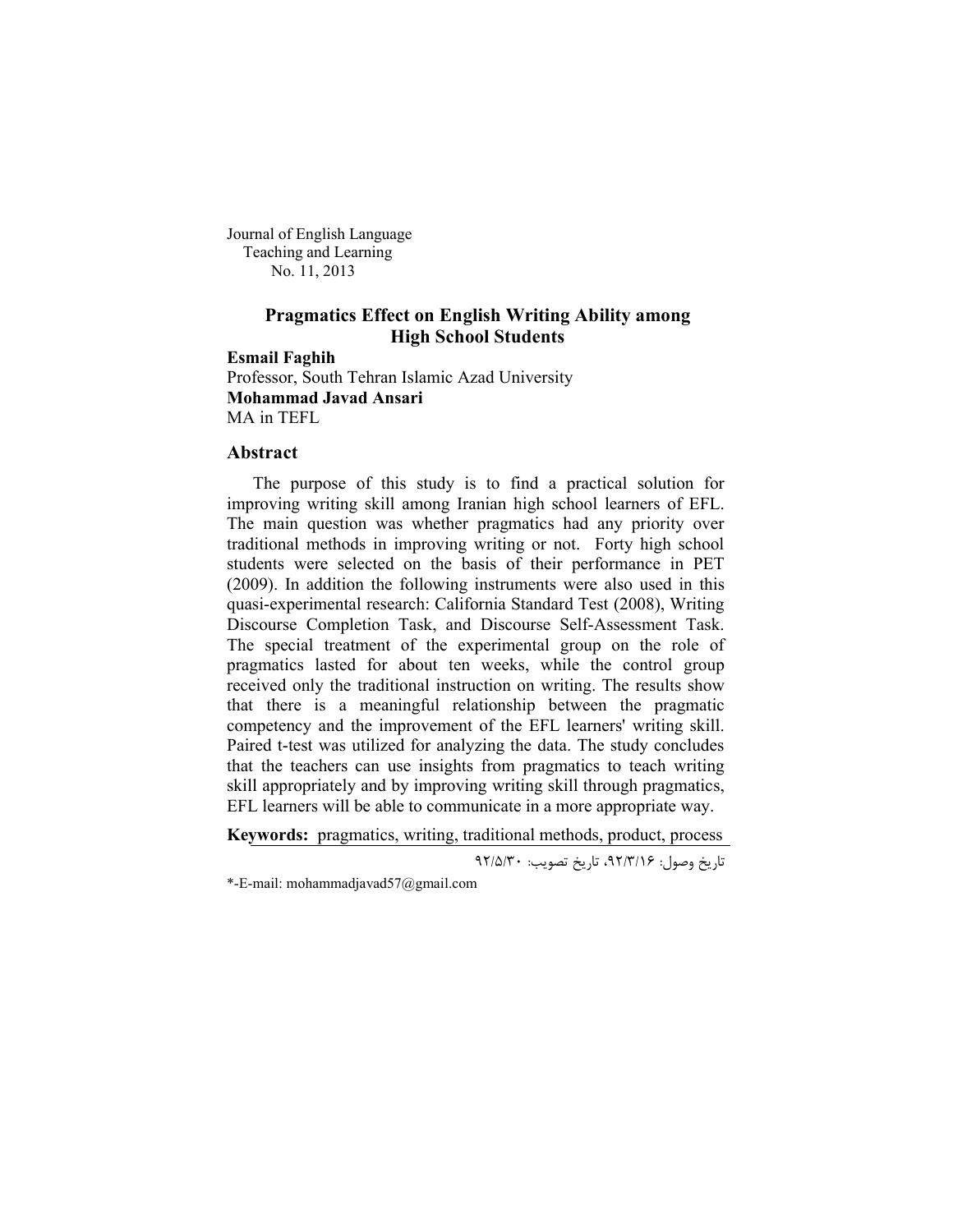#### **Introduction**

In TEFL it is crucial to find conducive ways to improve EFL learners' ability in writing in order to get better results from teaching practices. This is especially true in the Iranian TEFL context because although majority of the EFL teachers in the public schools and private institutes try to help their students to improve their writing skill, their students never reach to the satisfactory levels and the objectives that were assigned by teachers. Unfortunately, most of our high school graduates, even if they pass the University Entrance Examination, cannot write even simple texts. The present study which is concerned about the writing ability among Iranian high school students of EFL seeks to find an applicable solution for improving this skill. It is hoped that by utilizing the findings of the present study utilizing pragmatics to improve the writing ability of Iranian EFL learners- students will be able to overcome this problem and consequently they will be able to write appropriate simple texts in English.

### **Theoretical Background**

 Teaching writing and specially providing feedback to students' writings is time-consuming and teachers should spend more energy to teach it than the other skills. In addition, speaking is usually considered superior to other skills and the writing skill does not receive the due attention. Let us briefly look at some authors' ideas about writing skill.

 **Writing.** Reppen (2002) introduces a new way of teaching writing which is genre-based approach and he has conducted a research on the basis of this new approach. The results of his research revealed that:

1. Students were enthusiastic about this approach.

2. Students had a strong desire to turn any task into a story.

Consequently he believes that this approach – genre-based approachmay offer ESL learners' valuable practices in various school-valued ways of writing.

The other main point in considering writing is that whether writing should receive the main attention as a kind of product or process approach. Product is the end aim of teaching writing but the process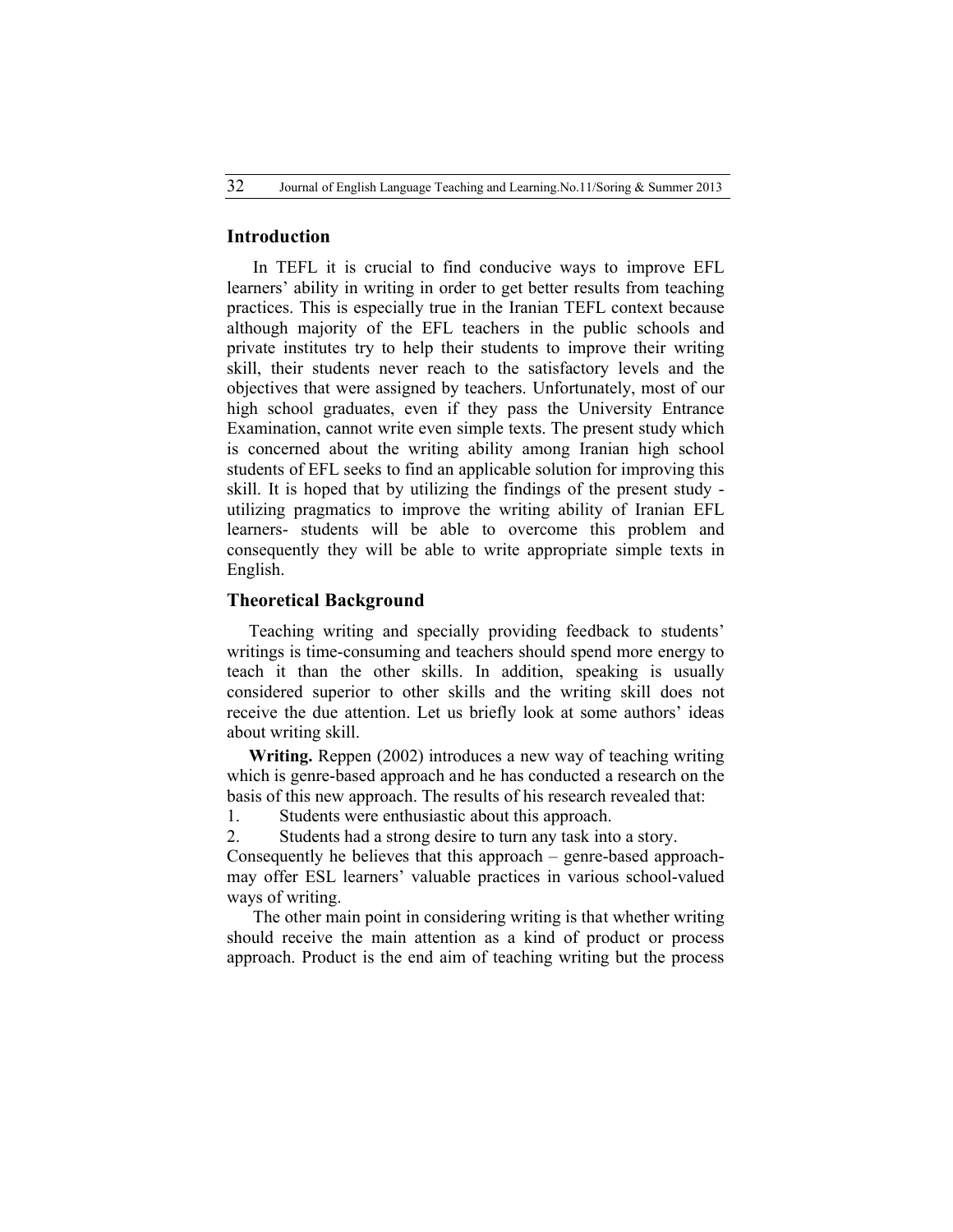plays more important role in teaching writing. In teaching of writing, the teachers can focus on both the product and the process of the writing. Harmer (2001, p.257) frames this observation in this way that, "When concentrating on the product we are only interested in the aim of a task and in the end product. Those who advocate a process approach to writing, however, pay attention to various stages that any piece of writing goes through." In process approach, on the other hand, the various stages of writing are fundamental. Harmer further mentions that, "By spending time with learners on pre-writing phases, editing, redrafting, and finally 'publishing' their work, a process approach aims to get to the heart of the various skills that should be employed when writing" (p. 257).

Brown (2001) also makes a distinction between process and product approaches. By product approach he means that compositions are supposed to "(a) meet certain standards of prescribed English rhetorical style, (b) reflect accurate grammar, and (c) be organized in conformity with what the audience would consider to be conventional" (p.335). Therefore, he summarizes that "the process approach is an attempt to take advantage of the nature of the written code (unlike conversation, it can be planned and given an unlimited number of revisions before its 'release') to give students a chance to think as they write" (p.336). Creating balance between process and product is ideal because the product, after all, is the ultimate goal. As he puts it the "process is not the end; it is the means to the end" (p.337).

Silva and Matsuda (2002) have stated that dissatisfaction with controlled composition and paragraph-pattern approach paved the way for the process approach. This trend views the writing as a complex, recursive, and creative process. The writer is engaged in the discovery and expression of meaning; the reader, on interpreting that intended meaning. In this process, they believe that it is up to the writer to recognize a task and an audience to make the response to needs of the audience.

Hedgcock (2005, pp. 604-605) identifies core characteristics of process-oriented pedagogies. The following features distinguish the process-oriented writing: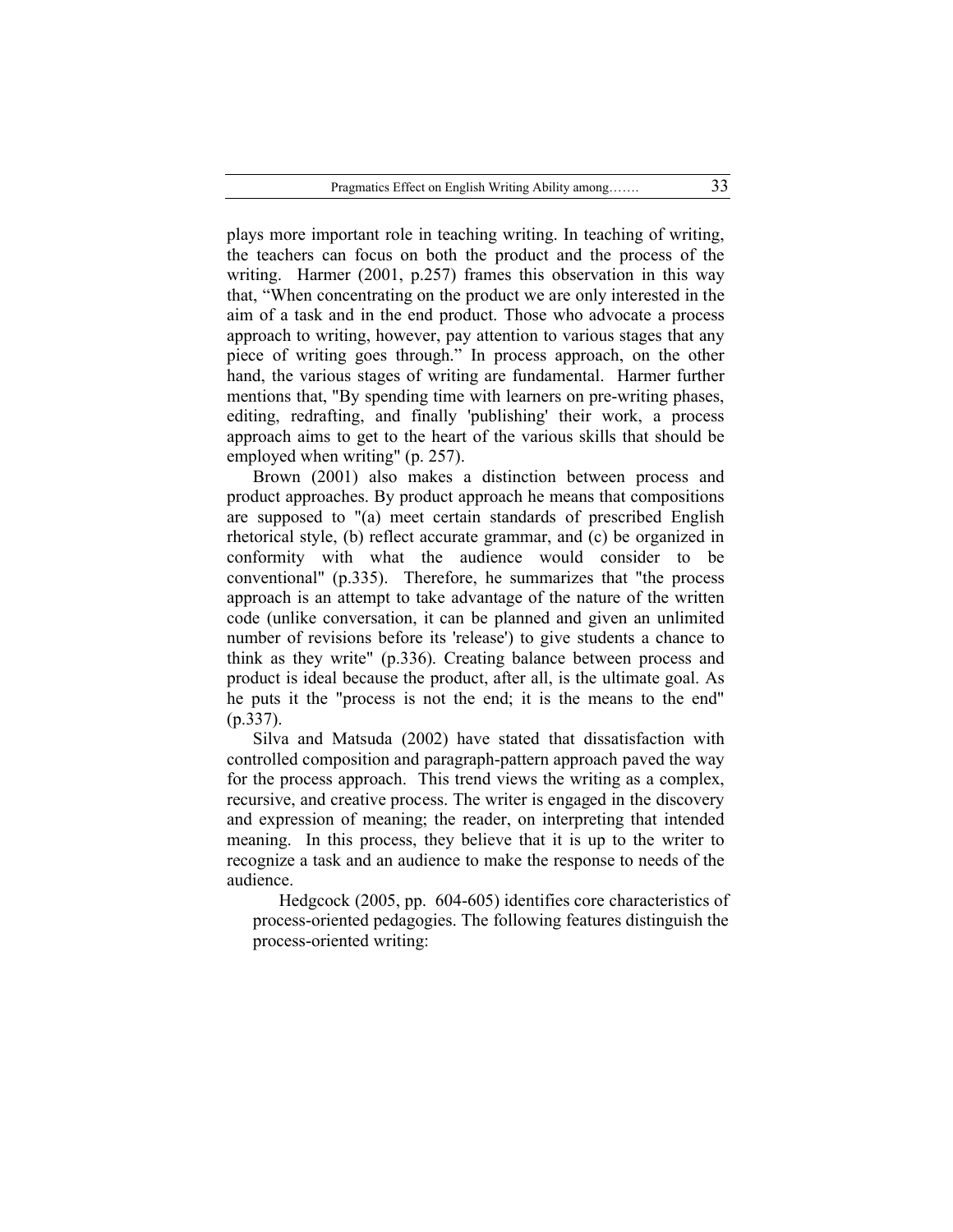- Discovery learning,
- Free writing, journaling and private writing activities,
- Localization of writing processes and text in authentic contexts,
- Modeling and monitoring of invention, prewriting, and revision strategies,
- Recursive practices,
- Formative feedback from real readers, and
- Provision of meaningful content for writing tasks.

 In addition, Leki (2002) outlines the most significant characteristics of process-based orientations as:

- 1. The proficient L2 writers focused on content, besides form.
- 2. The L2 writers need to reach a threshold level of proficiency in L2 before they engage in writing they use in L1.
- 3. The writers' processes vary fairly across individuals.
- 4. Shifting to L1 can be a useful strategy for generating ideas and stimulating more sophisticated thinking in L2.

 In teaching writing and various approaches different activities are applied ranging from more controlled compositions to more free compositions or creative writings. Accordingly, Ferreira and Lantolf (2008) have suggested a detailed teaching approach to writing based on the *Movement from the Abstract to the Concrete (MAC)* and *Systemic Functional Linguistics (SFL)*. They conclude that there is no direct connection between the theoretical thinking and the writing improvement.

*Pragmatics.* Pragmatics is the study of the context-dependent aspect of meaning which is systematically abstracted away from the construction of logical form. The pragmatic concept was used by Morris (1938) to indicate the relationship of signs to interpreters. On the other hand, Aitchison (1992, p. 93) has defined it as "the branch of linguistics which studies those aspects of meaning which can be captured by semantic theory". Additionally, Richards, Platt, and Platt (1992, pp.284-285) have elaborated on the definition of pragmatics and state that: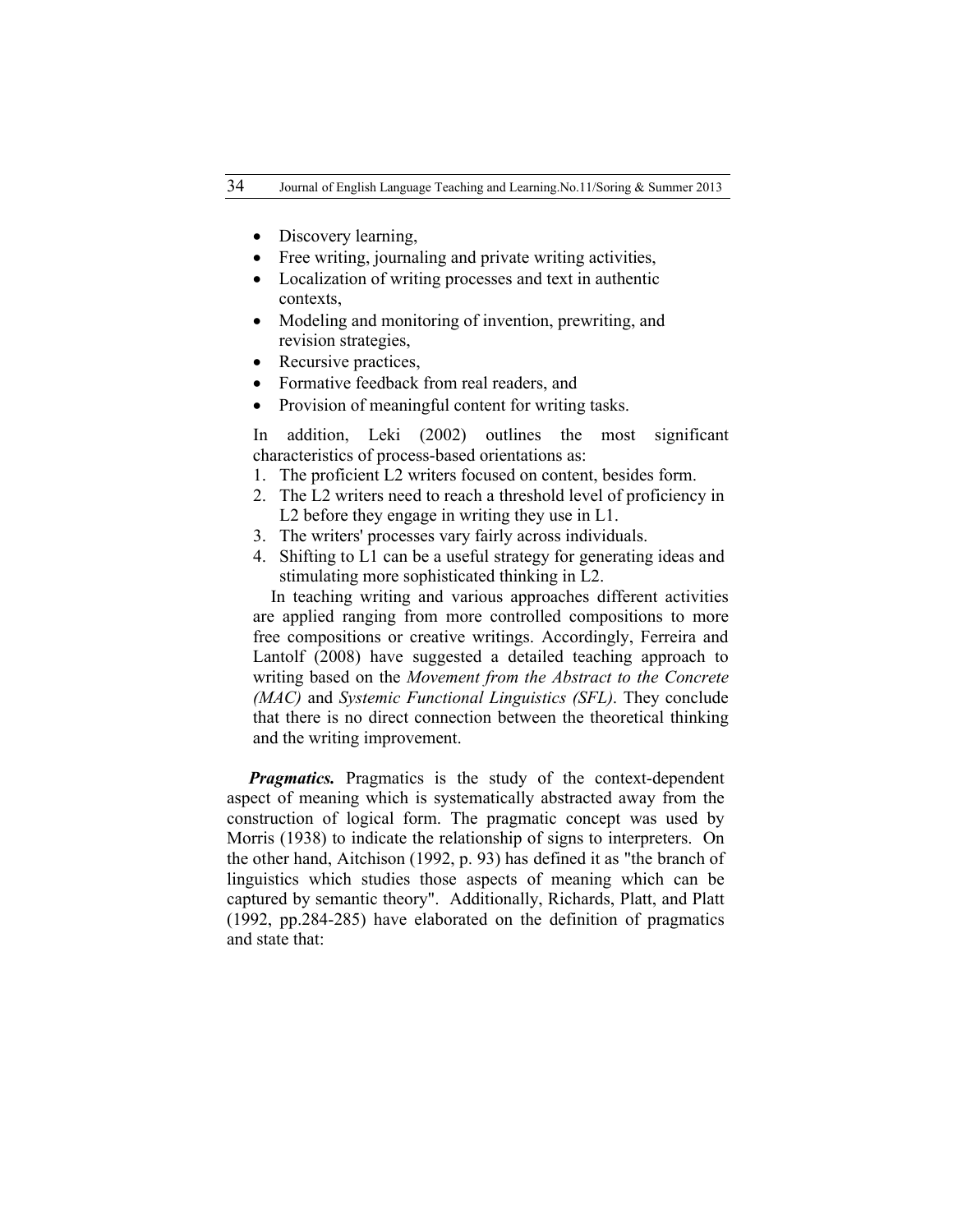[Pragmatics] is the study of the use of language in communication, particularly the relationships between sentences and the context and situations in which they are used. Pragmatics includes the study of:

- (a) how the interpretation and the use of utterances depend on knowledge of the real world;
- (b) how speakers use and understand speech acts; and

 (c) how the structures of sentences is influenced by the relationship between the speaker and hearer.

 Additionally, McDonough (2002, p. 51) defines the pragmatics as follows:

[Pragmatics is] the study of the ways in which people

- 1. Disambiguate meaning in context;
- 2. Assign complete meaning;
- 3. Distinguish sentence from speaker meaning;
- 4. Act in speech in the way they do.

 Baker and Hengeveld (2012, p. 25) believe that "the way language use is organized in interaction and in longer texts" is called pragmatics.

 Put briefly, by means of pragmatics, one inevitably seeks what the speaker or writer has in his/her mind. There is no need to labor the point that by shared knowledge (i.e., pre-existing knowledge) everyone can interpret the unwritten and the unsaid intentions.

 Pragmatics is an instance of language use which can be classified based on various factors such as grammatical and lexical choices and their distribution in main versus supportive materials, theme, style, and the framework of knowledge and expectations within which addressee interprets the discourse. Basically, pragmatics has been classified into five categories: deixis, conversational implicatures, conventional implicatures, presuppositions, and speech acts.

 Various studies have been conducted by researchers on pragmatics and interesting results were presented. Bardovi-Harlig (2002) has talked about the pragmatics. She believed that the study of L2 pragmatics has come to be known as 'interlanguage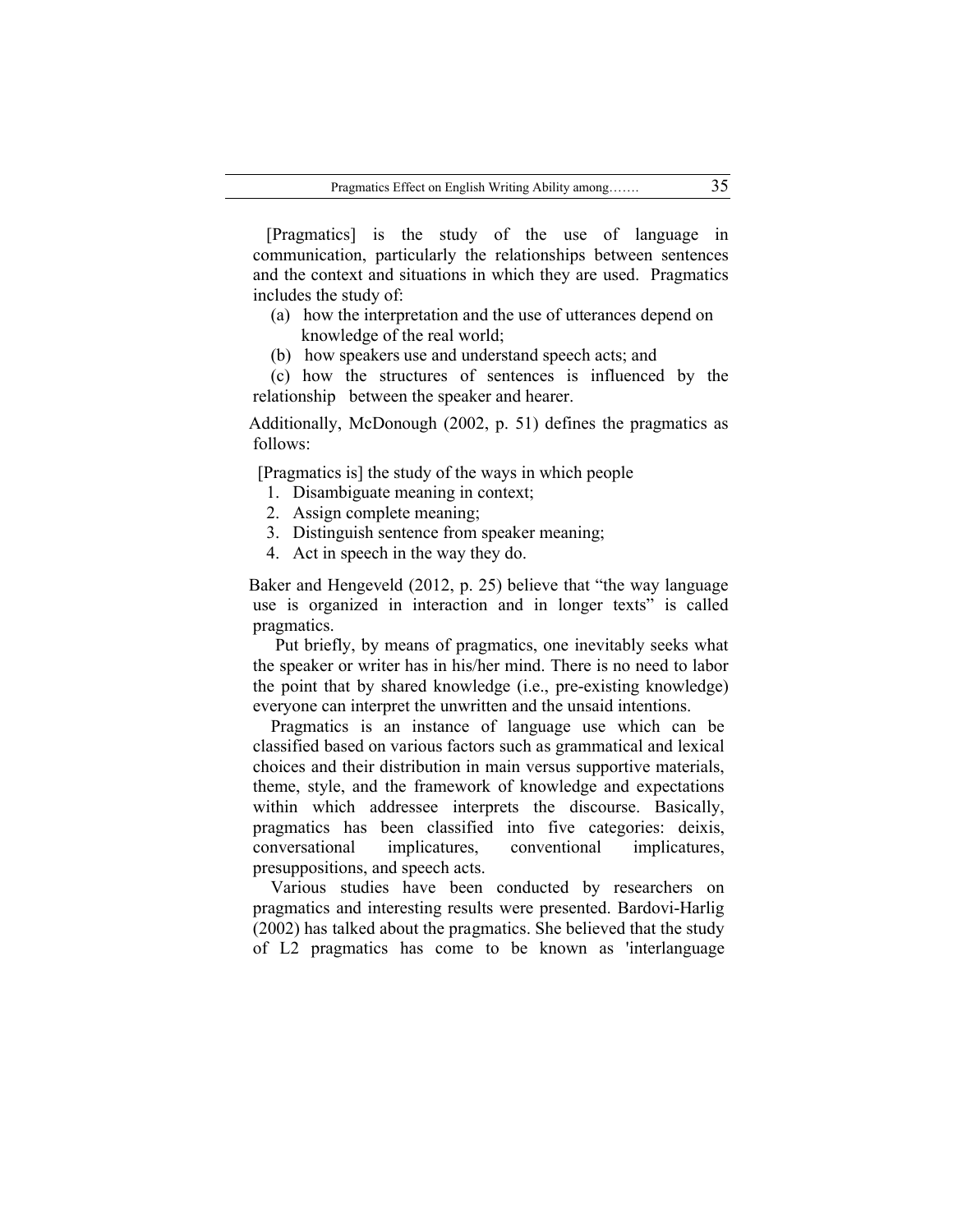pragmatics' (ILP), that is to say, "it is the study of L2 pragmatics" (p.183).

 According to Spencer-Oatey and Žegarac (2002), 'cognitive psychological approach' and 'social-psychological approach' are two broad approaches to pragmatics. Meanwhile, they believe that these two approaches should be seen as complementary.

 Finally, Rose and Kasper (2001) believe that in order to investigate how the learning of L2 pragmatics is shaped by instructional content and activities, we have to consider the following questions:

- 1. What opportunities for improving L2 pragmatics ability are offered in language classroom?
- 2. Whether pragmatic ability improves in a classroom setting without instruction in pragmatics? and
- 3. What effect various approaches to instruction have on pragmatic improvement.

In their interventional research, Kasper and Rover (2005) examine the pragmatics teachability and the instruction effectiveness for teaching it. Their results show that pragmatic features are indeed teachable and the instruction effectiveness was apparent. They elaborate on it in this way that:

Effective-of-instruction research has apparently been viewed as most compatible with psycholinguistic theory and (quasi-, pre-) experimental design; however, interventional research on instruction in pragmatics could also be conducted under a social practice theory and engage different qualitative methodologies, including participatory methods such as action research. (p. 324).

#### **Present Study**

 This study intends to find any possible relationship between pragmatics and writing skill. We have tried to improve the writing skill of Iranian high school students of EFL by elaborating pragmatics. In order to teach writing by means of pragmatics, the teachers must have knowledge about the pragmatics and its sub-categories. By integrating pragmatics into writing skill teaching, we want to evaluate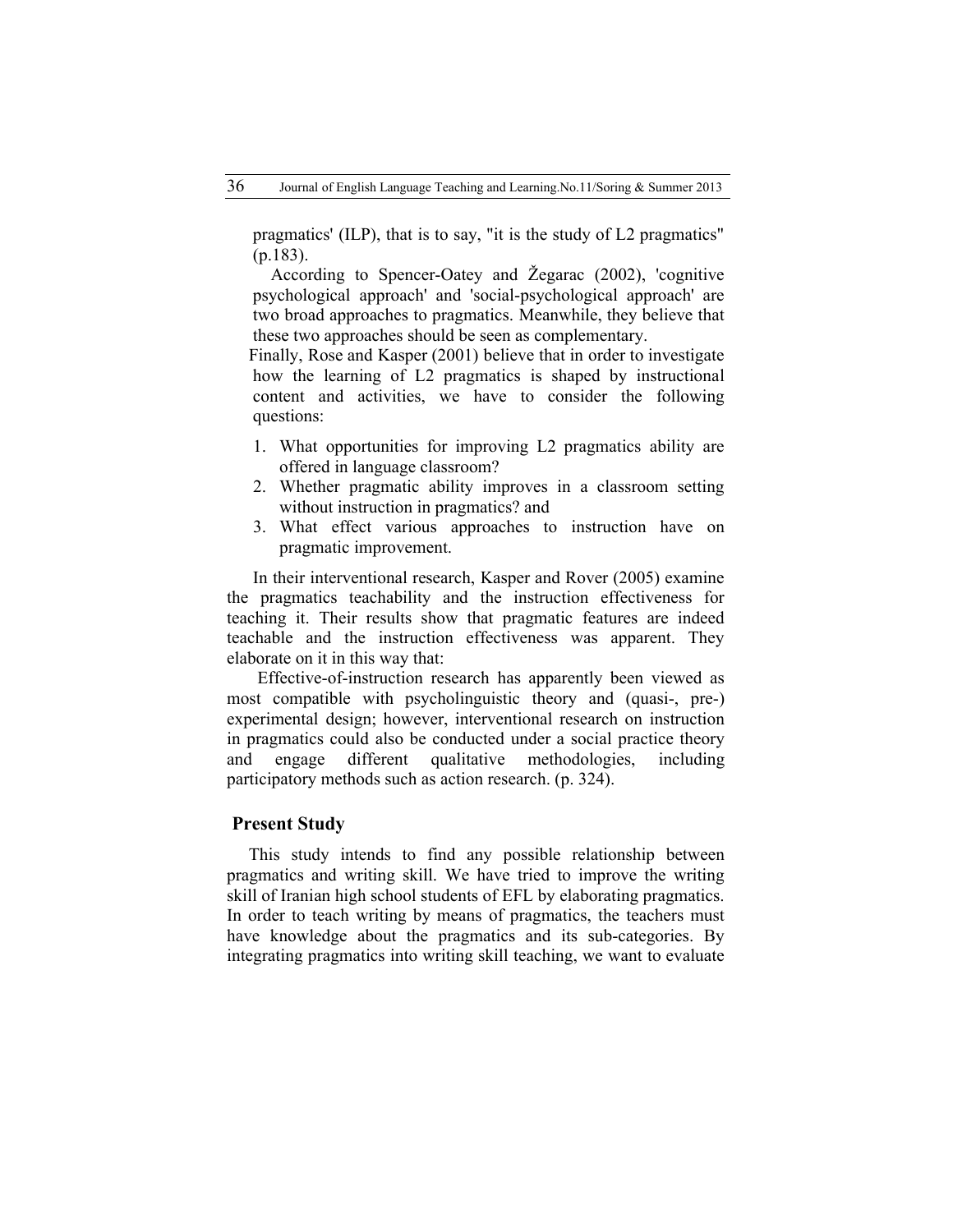its benefits for the improvement of writing skill. For instance, whether the students taught by means of pragmatics will be aware of the interactional norms more than those taught by traditional methods. Another aim of the present study was to find out whether those taught by means of pragmatics will evaluate their writing better than those taught by traditional methods.

Particularly, by using pragmatics, this study tries to improve learners' ability in writing in English and it shows that there is a significant difference between using traditional methods in teaching writing and this method – i.e., pragmatics in teaching writing.

## **Research Questions**

The following research questions were addressed in this study:

- 1. Does teaching writing by means of pragmatics have any significant advantage over the traditional methods in improving the writing ability of Iranian high school learners of EFL?
- 2. Does teaching writing by means of pragmatics have any significant advantage over the traditional methods in improving the paraphrasing ability of Iranian high school learners of EFL?

## **Methodology**

 The current investigation proceeded in different stages. First, the participants were selected on the basis of their performance in Preliminary English Test (2009) and the homogeneous students were divided into two groups: the experimental and the control group. Then the control group received the traditional method and the experimental group received the new treatment.

#### **Participants**

 The participants of this study consisted of 40 male students of high school living in the city of Qom in south of Tehran. They had four years of instruction of EFL. In each academic year, these learners studied English in two semesters and these two semesters consisted of twenty-four sessions and each session was held once a week. They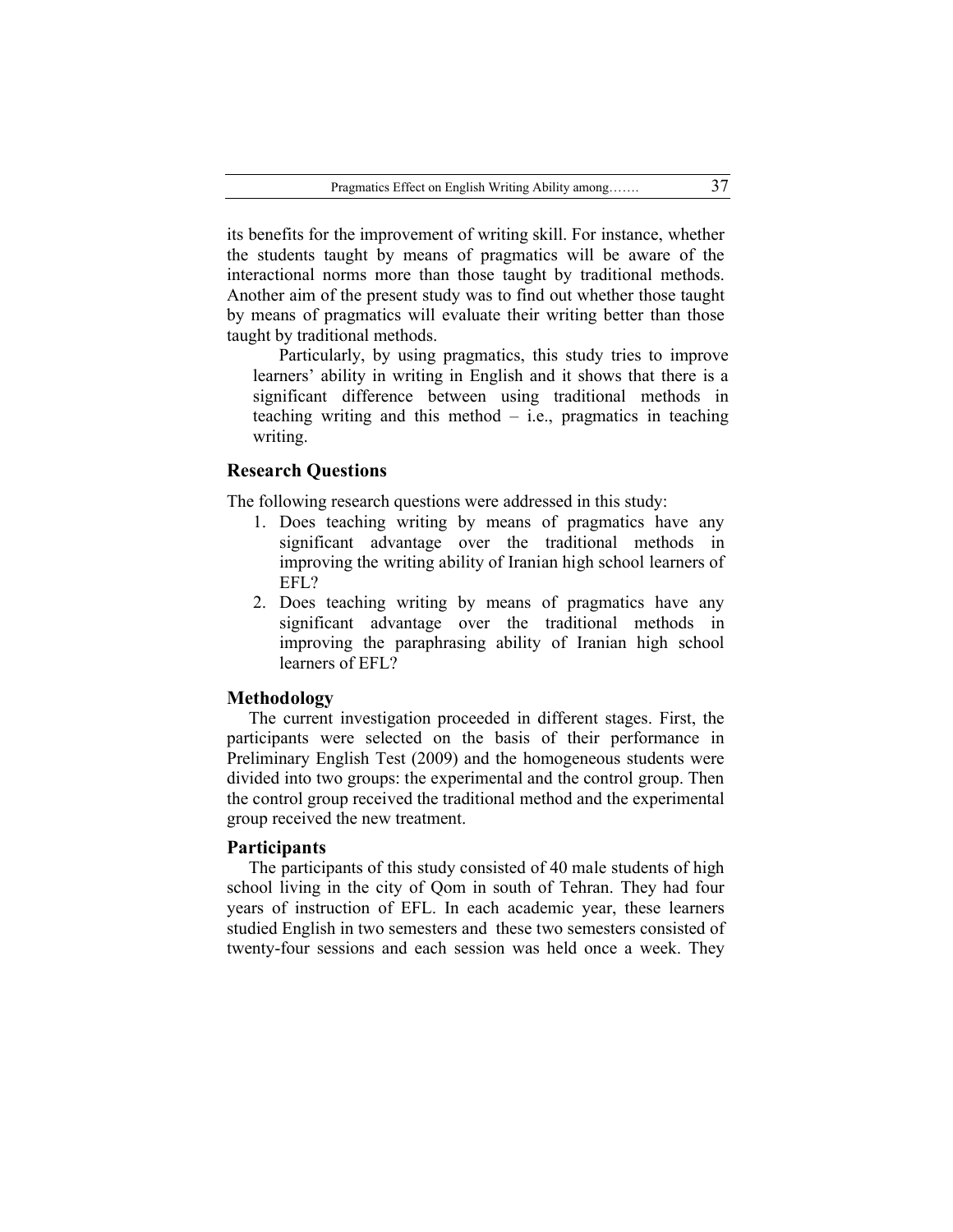were taught mainly grammar and vocabulary and teaching writing was somehow neglected and therefore it did not receive the due attention and appropriate instruction. The students represented a typical EFL population with limited exposure to the TARGET LANGUAGE outside of the classroom context. The students who took part in this research were of an age range of 16-20 and they were in grade two. Those high school students who scored +3SD above the mean were selected. These participants were then randomly divided into two groups: the experimental group and the control group.

#### **Instruments**

In order to carry out this study the following instruments were used:

1. A recent version of the standardized tests of Preliminary English Test (PET) (2009) was used in order to make sure of the participants' homogeneity in proficiency in EFL. The total score in this test was 60 and for the sake of convenience this score was converted to 0-20. It consisted of two sections of reading and writing.

2. California Standards Test (CST) (2008) was used for pretests and posttests. According to the scoring guidelines of this test the learners' writing and paraphrasing were evaluated in the areas such as organization and focus, sentence structure and conventions. The scoring guidelines of CST were as follows: to demonstrate a clear understanding of purpose; to maintain a consistent point of view, focus, and organizational structure; to include sentence variety; and to contain some errors of the English language such as grammar, punctuation, capitalization and spelling. In the writing CST scores were from 0 to 4, but for convenience of this investigation this range was converted to 0 to 20.

3. Written Discourse Completion Task (WDCT). By means of this task, the EFL learners were given topics and then they were expected to write about these topics and explain whatever they know about them.

4. Discourse Self- Assessment Task (DSAT). This instrument gave a chance to participants to score and evaluate their own writings.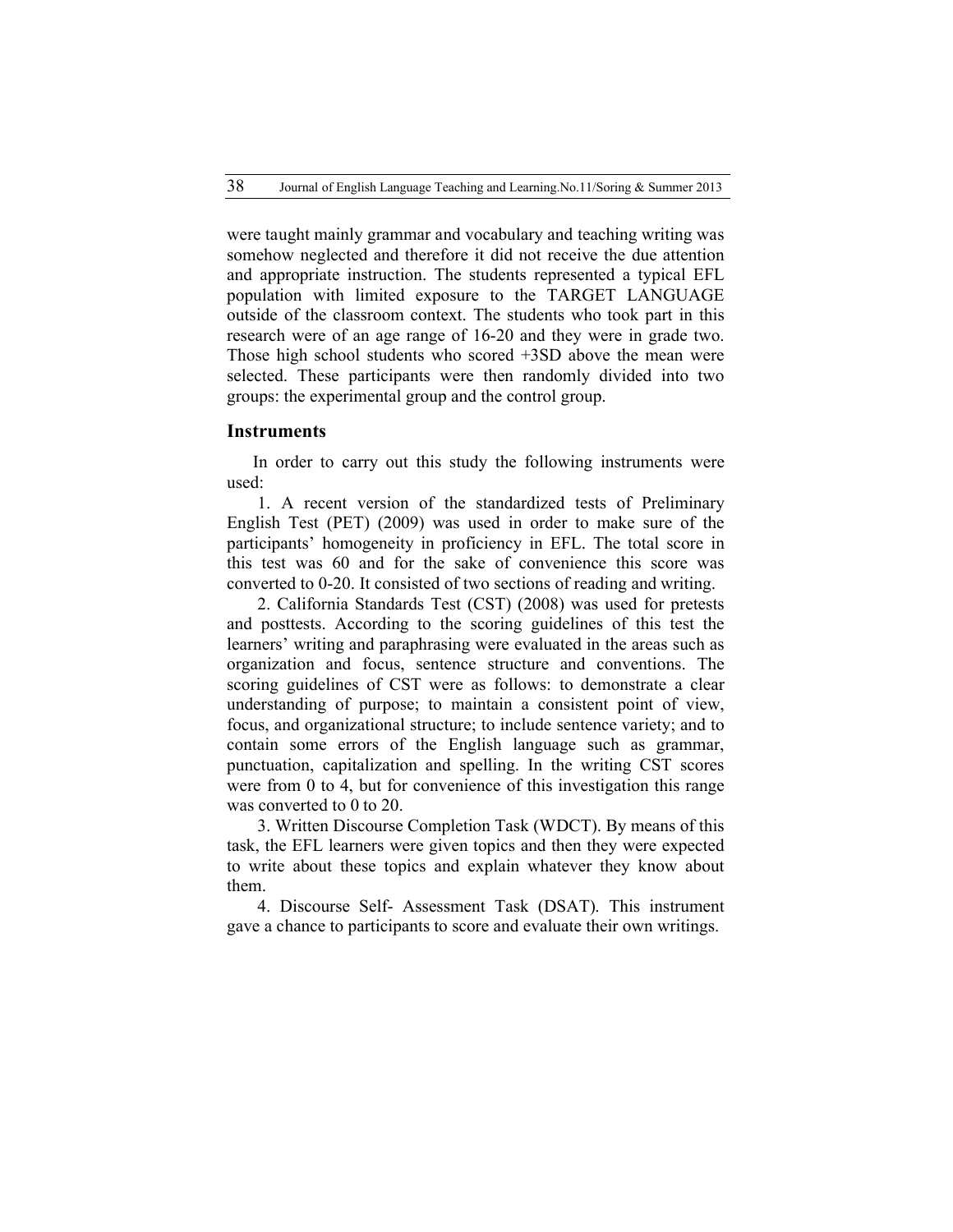It should be mentioned that as observed by Brown (2001, pp. 301- 302) originally, WDCT and DSAT, which he calls them instruments, are used for evaluating pragmatics, but they can also be used in teaching writing.

#### **Procedures**

In order to investigate possible differences between traditional methods of teaching English and the teaching of pragmatics which was utilized in this study, the experimental group received the special treatment in pragmatics. In order to collect data, the following steps were taken.

The forty homogenous participants were required to perform two tasks as follows:

 *a) To write a composition*. In this stage, for pretest, they were given about one specific topic as the pretest. It required that students' writing contain 50-100 words and these were assessed according to CST scoring guidelines. At the end of treatment, again both the control and experimental groups were required to write about the following topic for posttest: *Describe your daily life* and CST was run for both groups. In each session these students had to write about one specific topic such as:

*My Family; If I were an English teacher, I would …*

*b) To paraphrase.* At this stage, the participants were asked to paraphrase one text which was about familiar topics and from their books and this was accounted for their pretest (Appendix A). Again, for the posttest, these two groups were required to paraphrase one of texts which adopted from their English books (Appendix B).

The experimental group received the treatment by applying Written Discourse Completion Task (WDCT) and Discourse Self-Assessment Task (DSAT) whereas the control group was taught by the traditional methods and never received the new treatment

The treatment of the study lasted for about ten weeks and in every week one session of about 45-60 minutes was held. Finally, the results of the performance of each group were compared both with the other group and with the results of pretest of the same group, i.e. in-group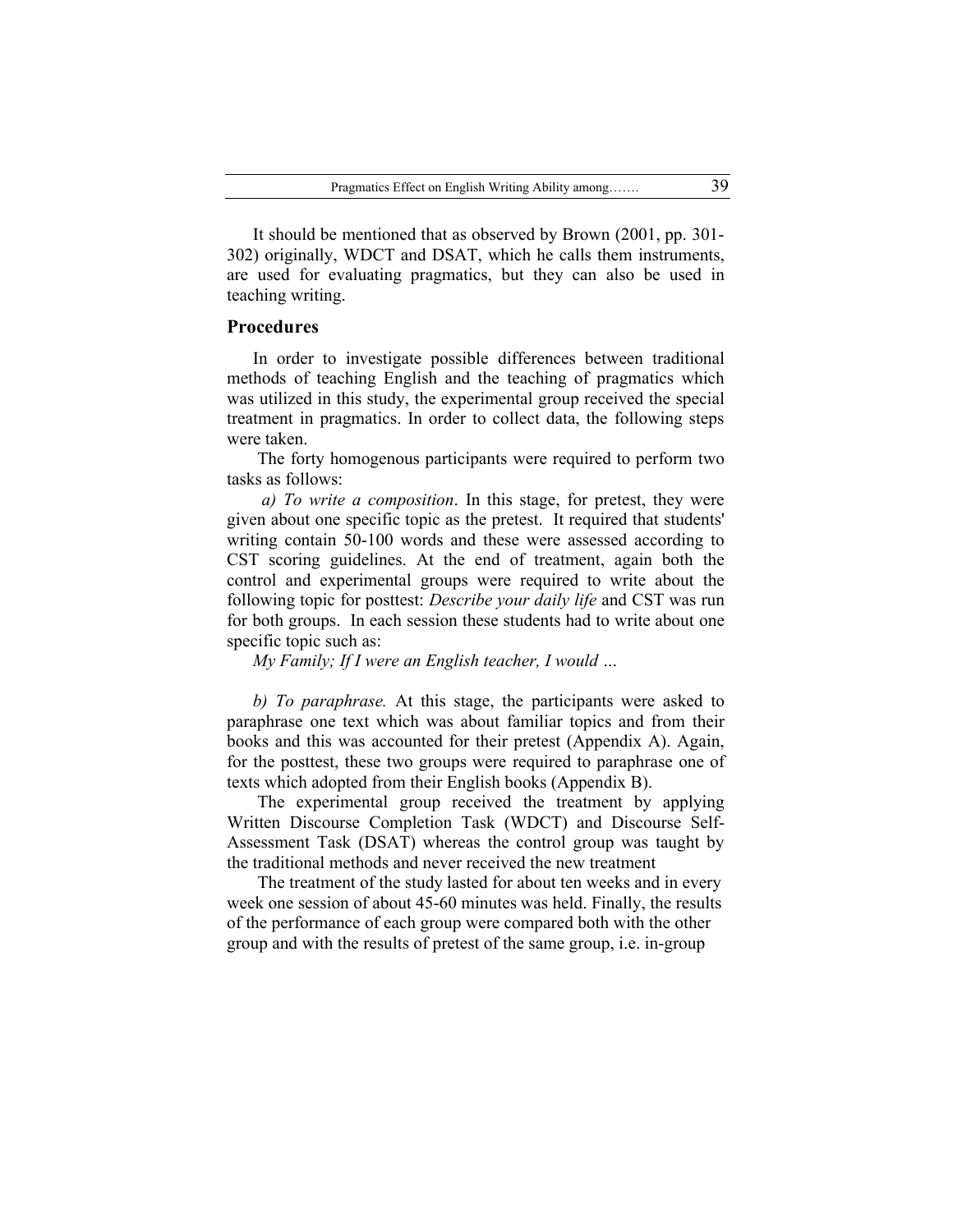and between-group comparisons which will be discussed in the following sections. These comparisons showed that there was a significant difference between the performance of the control group and the experimental group before and after the treatment.

### **Results**

The data collected for this study was analyzed quantitatively. Paired t-test was run as the appropriate statistical test. Paired t-test was required to examine whether teaching pragmatics enhances the writing of the experimental group. Paired t-test determined the difference between the performance of the control and experimental groups.

### **First Question**

*Does teaching writing by means of pragmatics have any significant advantage over the traditional methods in improving the writing ability of Iranian high school learners of EFL?*

In order to answer the first question, the scores of the control and experimental groups in pretest and posttest in writing were obtained. Below, first the in-group comparisons of the control and experimental groups will be illustrated and then the between-group comparisons will be performed.

In-group comparisons confirmed this fact that in the control group there was no significant difference between pretest and posttest scores. On the other hand, in the experimental group the difference was significant.

The descriptive statistics of pretest and posttest for the control group in writing are displayed in tables 1 and 2, respectively:

|                    | N  | Minimum | Maximum | Mean   | Std. Deviation |
|--------------------|----|---------|---------|--------|----------------|
| <b>VAR00001</b>    | 20 | .00     | 7.00    | 2.2000 | 1.90843        |
| Valid N (listwise) | 20 |         |         |        |                |

**Table 1:** *Pretest Descriptive Statistics for the Control Group inWriting*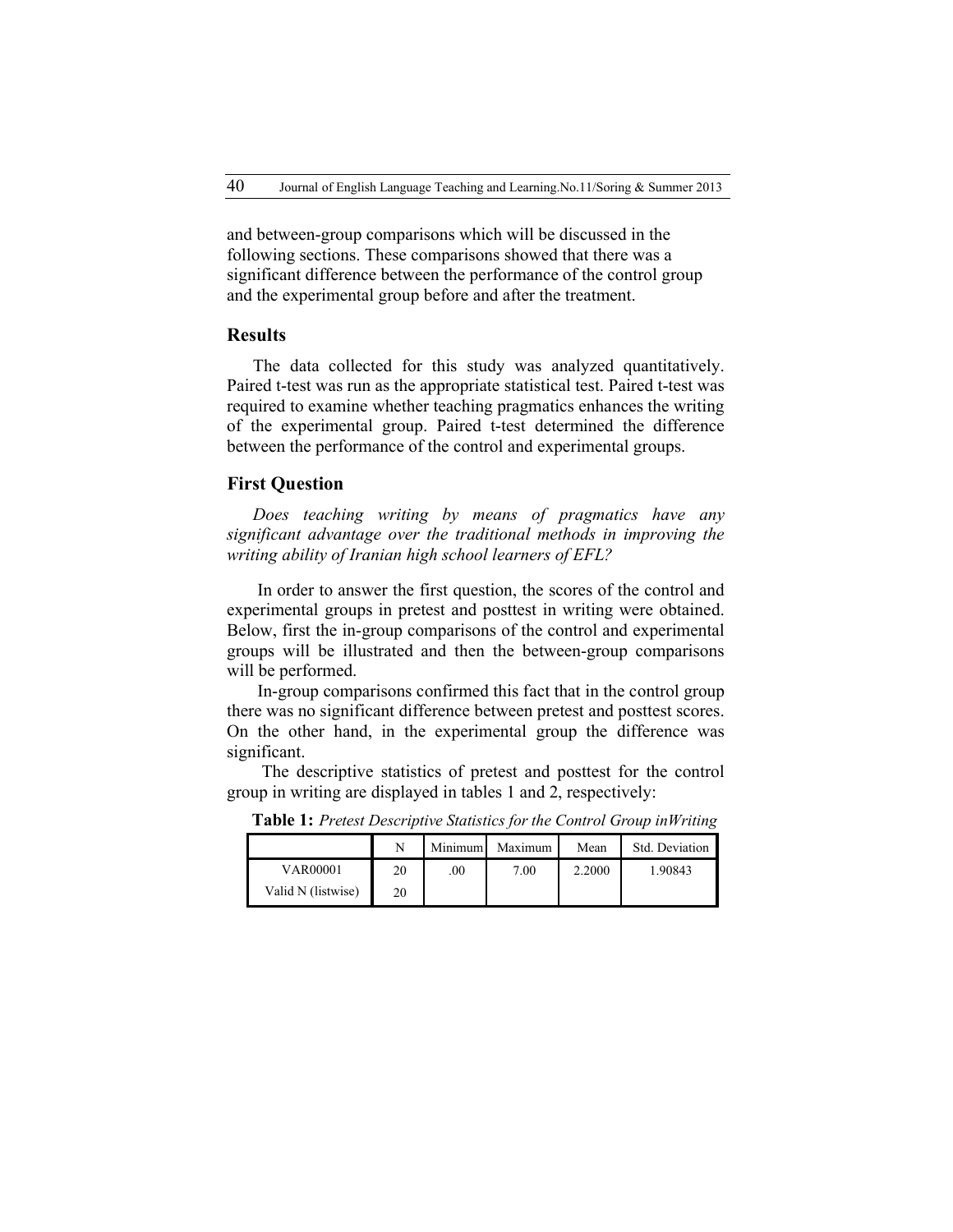**Table 2.** *Posttest Descriptive Statistics for the Control Group in Writing*

|                    | N  | Minimum  | Maximum | Mean   | Std. Deviation |
|--------------------|----|----------|---------|--------|----------------|
| <b>VAR00001</b>    | 20 | $_{.00}$ | 5.00    | 1.8125 | 1.75446        |
| Valid N (listwise) | 20 |          |         |        |                |

| Table 3. Paired Samples Test of the Control Group in Writing |  |  |  |  |  |  |
|--------------------------------------------------------------|--|--|--|--|--|--|
|--------------------------------------------------------------|--|--|--|--|--|--|

|        |                      |                   |                | Paired Differences |                                          |       |    |       |                 |
|--------|----------------------|-------------------|----------------|--------------------|------------------------------------------|-------|----|-------|-----------------|
|        |                      |                   |                |                    | 95% Confidence<br>Interval of Difference |       |    |       |                 |
|        |                      | Mean              | Std. Deviation | Std Error<br>Mean  | Uppe<br>Lower                            |       |    | df    | Sig. (2-tailed) |
| Pair 1 | Pretest-<br>Posttest | 0.38 <sup>V</sup> | ۰ ۸۰۰          | 0.179              | 0.0127                                   | 0.762 | 19 | 0.043 |                 |

According to the pretest and posttest scores of the control group as displayed in table 3, a value of 2.164 with 19 d.f. at the 0.05 level was not significant because in critical *t* values, at the 0.05 level with 19 d.f. the value is 2.093. Note also the two-tailed probability. This category means that there existed a two-tailed test and because the value of  $\alpha$ , 0.05, did not exceed this value, 0.43. Therefore, it can be said that the traditional methods in teaching writing were not effective. These findings support the claims that traditional methods did not have any significant effect on EFL learners' writing ability.

The descriptive statistics of pretest and posttest for the experimental group in writing is displayed in tables 4 and 5, respectively:

|                    | N  | Minimum | Maximum | Mean   | Std. Deviation |
|--------------------|----|---------|---------|--------|----------------|
| <b>VAR00001</b>    | 20 | .00.    | 10.00   | 4.1500 | 3.04830        |
| Valid N (listwise) | 20 |         |         |        |                |

**Table 4.** *Pretest Descriptive Statistics for the Experimental Group in Writing*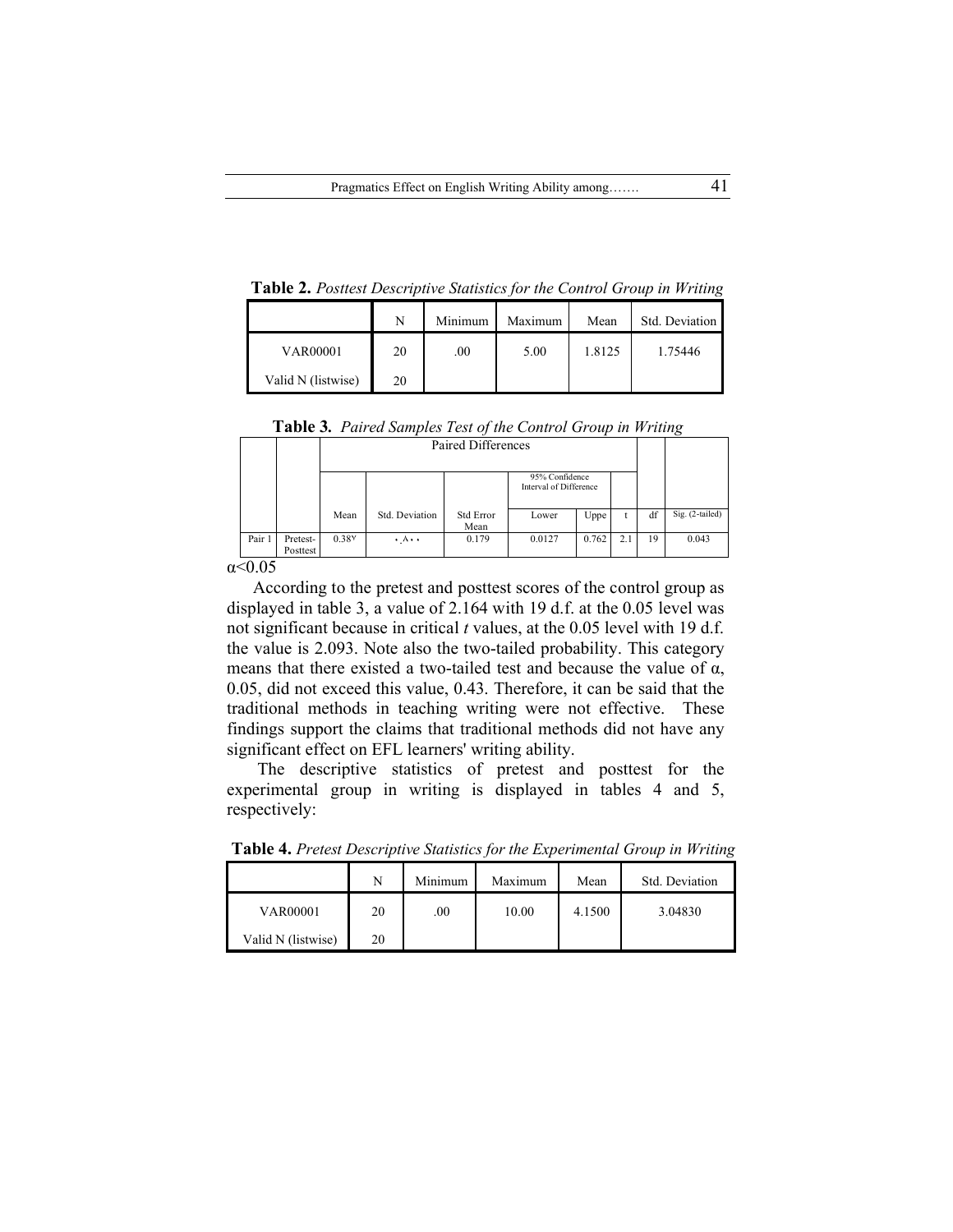|                    | N  | Minimum | Maximum | Mean    | Std. Deviation |
|--------------------|----|---------|---------|---------|----------------|
| <b>VAR00001</b>    | 20 | 9.00    | 18.00   | 14.6000 | 2.68328        |
| Valid N (listwise) | 20 |         |         |         |                |

**Table 5.** *Posttest Descriptive Statistics for the Experimental Group in Writing*

**Table 6.** *Paired Samples Test of the Experimental Group in Writing*

|   |                      |         |                | Paired Differences |                                             |          |          |    |                       |
|---|----------------------|---------|----------------|--------------------|---------------------------------------------|----------|----------|----|-----------------------|
|   |                      |         |                |                    | 95% Confidence<br>Interval of<br>Difference |          |          |    |                       |
|   |                      | Mean    | Std. Deviation | Std Error Mean     | Lower                                       | Upper    |          | df | $Sig. (2-$<br>tailed) |
| Z | Pretest-<br>Posttest | $-1.04$ | 2.625          | 0.587              | $-11.67$                                    | $-9.221$ | $-17.80$ | 19 | 0.000                 |
|   | $\sim$ 0.0 $\sigma$  |         |                |                    |                                             |          |          |    |                       |

Based on the table 6, a value of -17.8 with 19 d.f. at the 0.05 level was significant because in critical *t* values, at the 0.05 level with 19 d.f. the value is 2.093. This displays that there was a significant difference between the pretest and the posttest scores of the experimental group. Therefore, it can be said that the new treatment in teaching writing was effective. That is, there exists evidence to support the claims that the pragmatic competency had significant impact on EFL learners' writing.

In the next step between-group comparisons were made. In this stage, the posttests scores of the control and experimental groups are compared. The posttest scores of the control and experimental groups are as follows: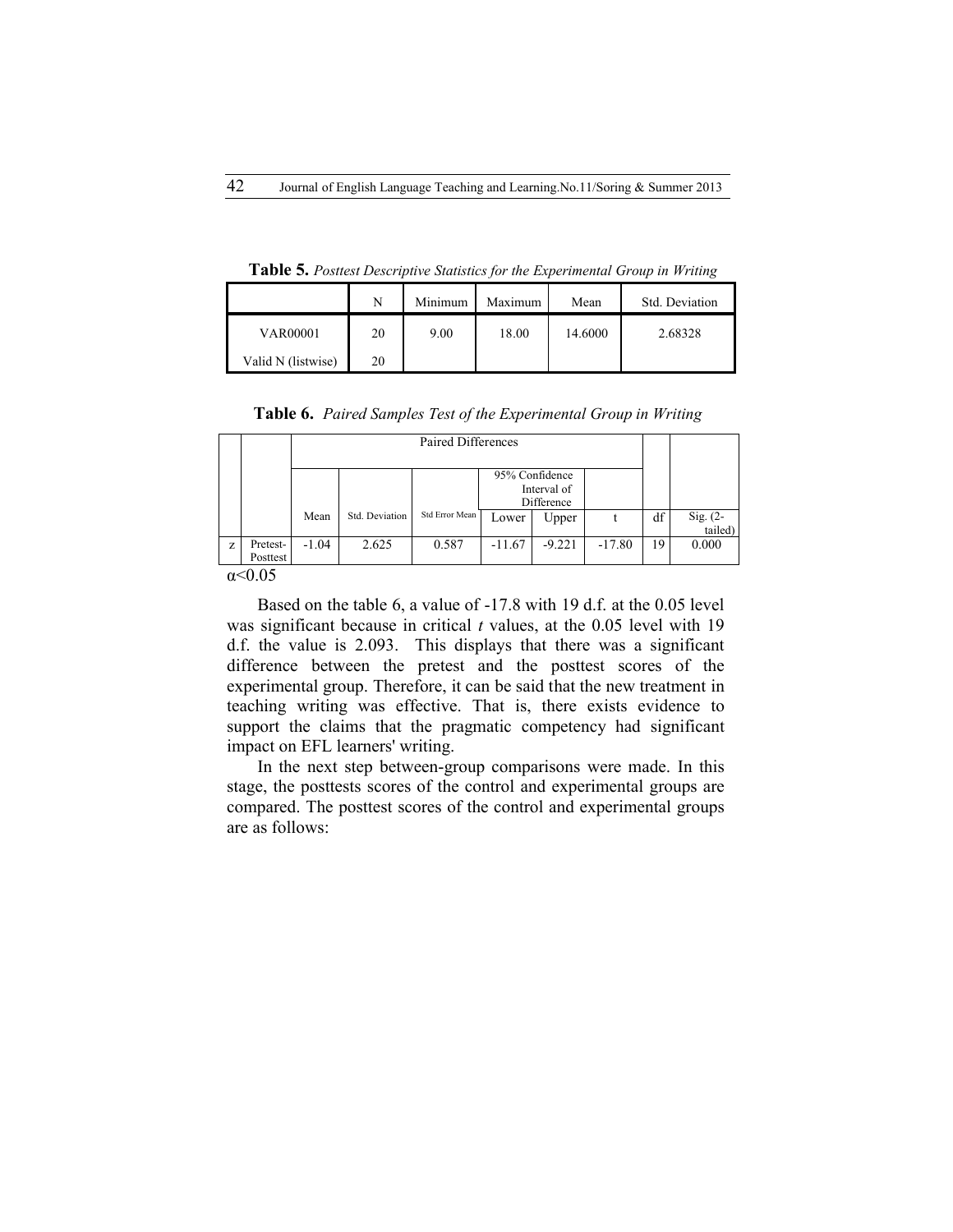|        |                          |         | Paired Differences |                      |                                             |          |          |    |                        |  |
|--------|--------------------------|---------|--------------------|----------------------|---------------------------------------------|----------|----------|----|------------------------|--|
|        |                          |         |                    |                      | 95% Confidence<br>Interval of<br>Difference |          |          |    |                        |  |
|        |                          | Mean    | Std.<br>Deviation  | Std<br>Error<br>Mean | Lower                                       | Upper    |          | df | Sig. $(2 -$<br>tailed) |  |
| Pair 1 | Control-<br>Experimental | $-1.27$ | 3.076              | 0.687                | $-14.22$                                    | $-11.34$ | $-18.59$ | 19 | 0.000                  |  |

**Table 7.** *Paired Samples Test of the Control and Experimental Groups in writing*

Based on table 7, a value of -18.59 with 19 d.f. at the 0.05 level was significant because in critical *t* values, at the 0.05 level with 19 d.f. the value is 2.093. This confirms that there was a significant difference between the control and experimental groups.

It is worth nothing that the two-tailed probability was zero and it verified that the pragmatic competency had a significant effect on the writing ability of EFL learners. Therefore, according to these results, we reject the first null hypothesis and say that:

*Teaching writing by means of pragmatics has significant advantage over the traditional methods in improving the writing ability of Iranian high school learners of EFL.*

#### **Second Question**

*Does teaching writing by means of pragmatics have any significant advantage over the traditional methods in improving the paraphrasing ability of Iranian high school learners of EFL?*

 In-group comparisons illustrate this fact that in the control group there is no significant difference between the pretest and posttest scores. But in the experimental group this difference is significant.

The descriptive statistics of pretest and posttest for the control group in paraphrasing is displayed in table 8 and 9, respectively: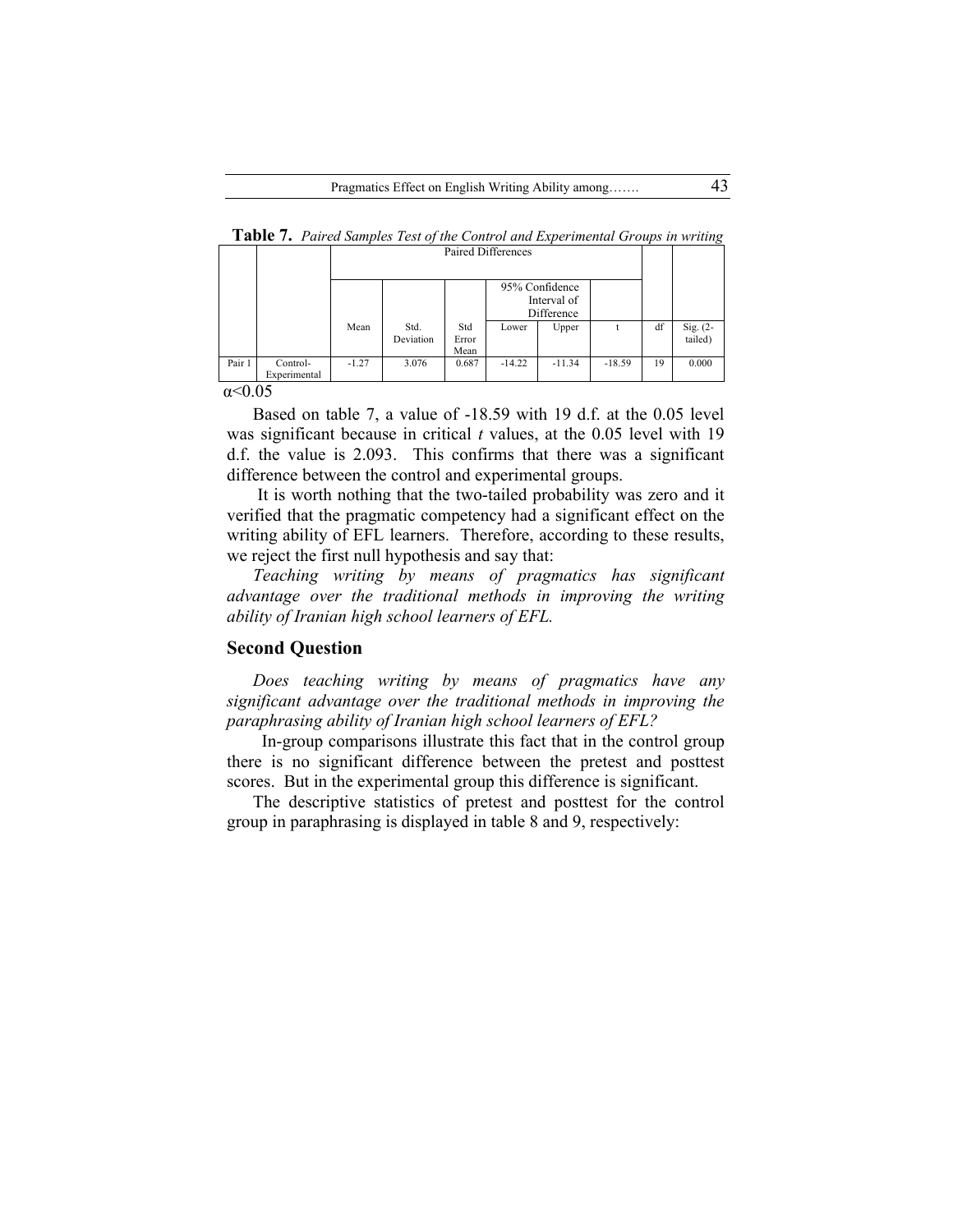**Table 8.** *Pretest Descriptive Statistics for the Control Group in* 

*Paraphrasing*

|                    | N  | Minimum | Maximum | Mean  | Std. Deviation |
|--------------------|----|---------|---------|-------|----------------|
| <b>VAR00001</b>    | 20 | .00     | 2.25    | .4375 | .68285         |
| Valid N (listwise) | 20 |         |         |       |                |

**Table 9.** *Posttest Descriptive Statistics for the Control Group in* 

|  | Paraphrasing |
|--|--------------|

|                    | N  | Minimum | Maximum | Mean  | Std. Deviation |
|--------------------|----|---------|---------|-------|----------------|
| <b>VAR00001</b>    | 20 | .00.    | 4.00    | .4500 | .93752         |
| Valid N (listwise) | 20 |         |         |       |                |

**Table 10.** *Paired Samples Test of Paraphrasing by the Control Group*

|      |                      |         | Paired Differences |                      |       |                                             |         |    |                       |  |
|------|----------------------|---------|--------------------|----------------------|-------|---------------------------------------------|---------|----|-----------------------|--|
|      |                      |         |                    |                      |       | 95% Confidence<br>Interval of<br>Difference |         |    |                       |  |
|      |                      | Mean    | Std.<br>Deviation  | Std<br>Error<br>Mean | Lower | Upper                                       |         | df | Sig. $(2-$<br>tailed) |  |
| Pair | Pretest-<br>Posttest | $-0.16$ | 0.624              | 0.139                | 0.454 | 0.129                                       | $-1.16$ | 19 | 0.259                 |  |

α<0.05

Table 10 shows the fact that a value of -1.164 with 19 d.f. at the 0.05 level is not significant because in critical *t* values, at the 0.05 level with 19 d.f. the value is 2.093. This displays that there was no significant difference between the pretest and posttest scores of the control group.

The descriptive statistics of pretest and posttest for the experimental group in paraphrasing is displayed in tables 11 and 12, respectively: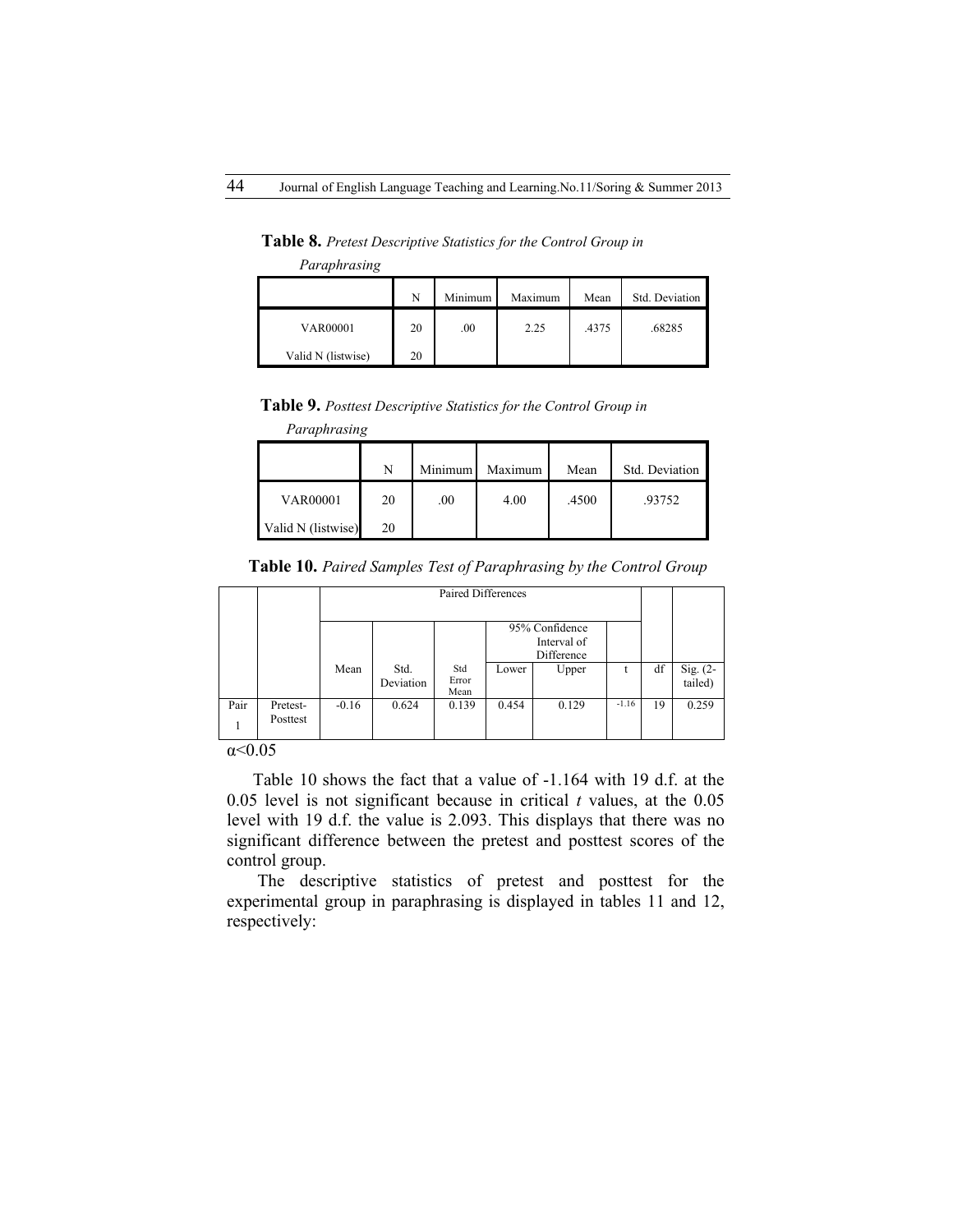**Table 11.** *Descriptive Statistics for the Experimental Group in Paraphrasing*

|                    | N  | Minimum | Maximum | Mean   | Std. Deviation |
|--------------------|----|---------|---------|--------|----------------|
| <b>VAR00001</b>    | 20 | .00.    | 10.00   | 3.5125 | 2.62387        |
| Valid N (listwise) | 20 |         |         |        |                |

**Table 12.** *Posttest Descriptive Statistics for the Experimental Group in Paraphrasing*

|                    |    | Minimum | Maximum | Mean   | Std. Deviation |
|--------------------|----|---------|---------|--------|----------------|
| <b>VAR00001</b>    | 20 | 5.00    | 15.00   | 9.3500 | 2.92494        |
| Valid N (listwise) | 20 |         |         |        |                |

**Table 13.** *Paired Samples Test of Paraphrasing by the Experimental Group*

|                            |                      | Paired Differences |                |                   |         |                                             |          |    |                        |
|----------------------------|----------------------|--------------------|----------------|-------------------|---------|---------------------------------------------|----------|----|------------------------|
|                            |                      |                    |                |                   |         | 95% Confidence<br>Interval of<br>Difference |          |    |                        |
|                            |                      | Mean               | Std. Deviation | Std Error<br>Mean | Lower   | Upper                                       |          | df | $Sig. (2 -$<br>tailed) |
| Pair 1                     | Pretest-<br>Posttest | $-5.61$            | 2.463          | 0.550             | $-6.76$ | $-4.45$                                     | $-10.18$ | 19 | 0.000                  |
| $\Omega$ $\Omega$ $\Gamma$ |                      |                    |                |                   |         |                                             |          |    |                        |

Table 13 shows that there is a relationship between two sets of scores. Note the two-tailed probability. According to this table a value of -10.189 with 19 d.f. at the 0.05 level was significant because in critical *t* values, at the 0.05 level with 19 d.f. the value is 2.093.

This illustrated the fact that the pragmatic competency in paraphrasing was effective. Therefore, there exists evidence to support the claims that traditional methods do not have any significant impact on EFL learners' paraphrasing ability. On the other hand, in the experimental group, a value of -10.18 with 19 d.f. at the level of 0.05 was significant and two-tailed probability was zero. It showed that the pragmatic competency in the experimental group had positive effect on learners' ability to paraphrase the text.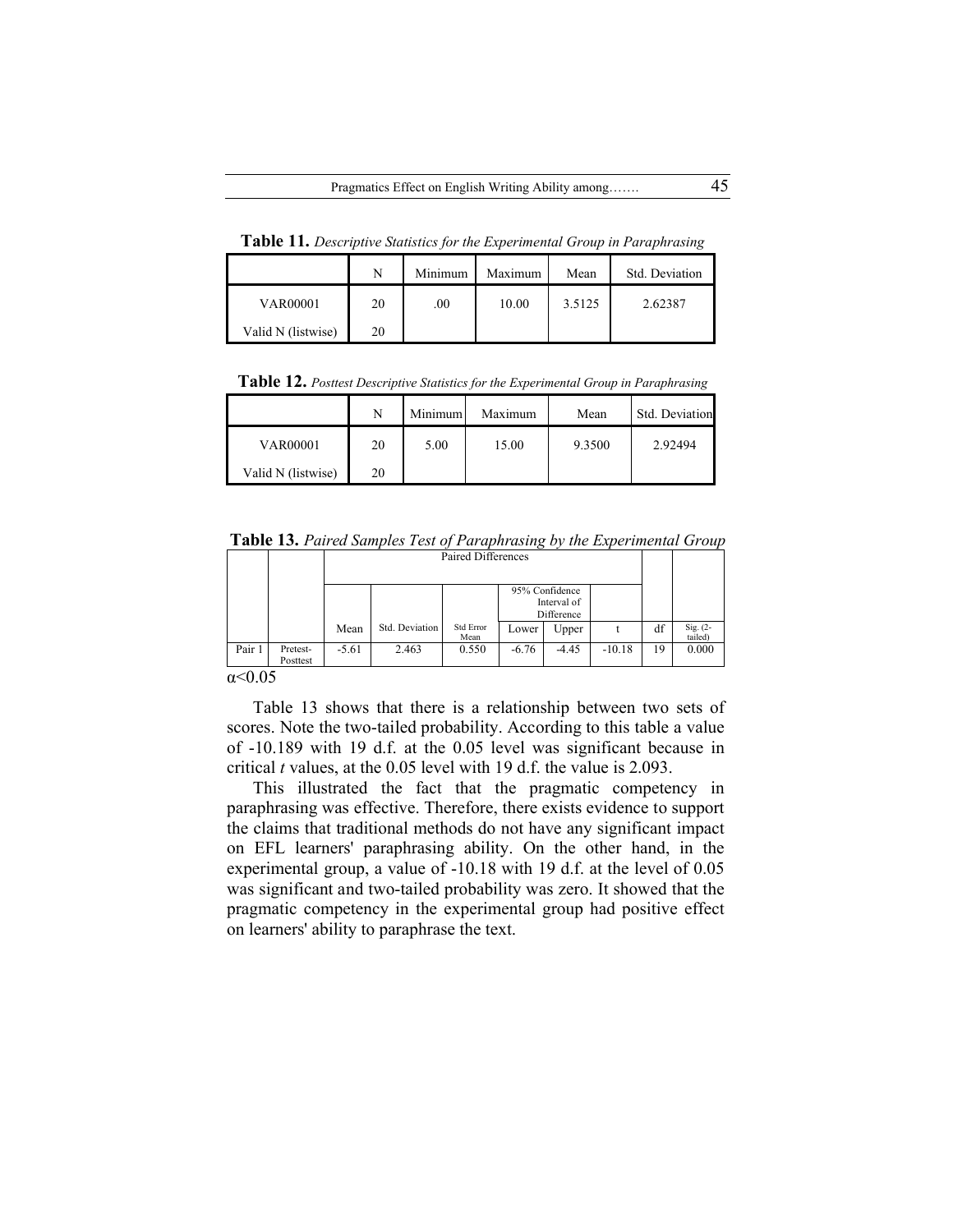Also, between-group comparison provides the additional evidence to support this fact that the pragmatic competency in teaching writing has significant advantage over the traditional methods.

|      |                          |         | Paired Differences |                   |                              |             |          |    |                        |
|------|--------------------------|---------|--------------------|-------------------|------------------------------|-------------|----------|----|------------------------|
|      |                          |         |                    |                   | 95% Confidence<br>Difference | Interval of |          |    |                        |
|      |                          | Mean    | Std.<br>Deviation  | Std Error<br>Mean | Lower                        | Upper       |          | df | Sig. $(2 -$<br>tailed) |
| Pair | Control-<br>Experimental | $-8.75$ | 3.170              | 0.708             | $-10.23$                     | $-7.266$    | $-12.34$ | 19 | 0.000                  |
|      | $\sim$ $\sim$ $\sim$     |         |                    |                   |                              |             |          |    |                        |

**Table 14.** *Paired Samples Test of Paraphrasing by the Control and Experimental Groups*

 $α < 0.05$ 

 Table 14 shows a value of -12.342 with 19 d.f. at the 0.05 level was extremely significant because in critical *t* values, at the 0.05 level with 19 d.f. the value is 2.093. Again, the two-tailed probability was zero and it verified that the pragmatic competency had effectiveness on the text paraphrasing among EFL learners. So we come to conclusion that:

 *Teaching writing by means of pragmatics has significant advantage over the traditional methods in improving the paraphrasing ability of Iranian high school learners of EFL.*

#### **Discussion**

The current study examined the effect of teaching pragmatics on the improvement of writing skill among Iranian EFL learners at high schools. The results showed that the writing ability was substantially stimulated by the pragmatic competency. Pragmatic competency in teaching writing exerts a considerable influence on the scores which the high school EFL learners have received. As shown above, in writing, there was no significant difference between the pretest and posttest scores of the control group since the control group did not receive any new treatment to improve their writing ability (i.e., they received the traditional methods), this verified this fact that the traditional methods in teaching writing do not improve the students' ability in writing. On the contrary, those who received the new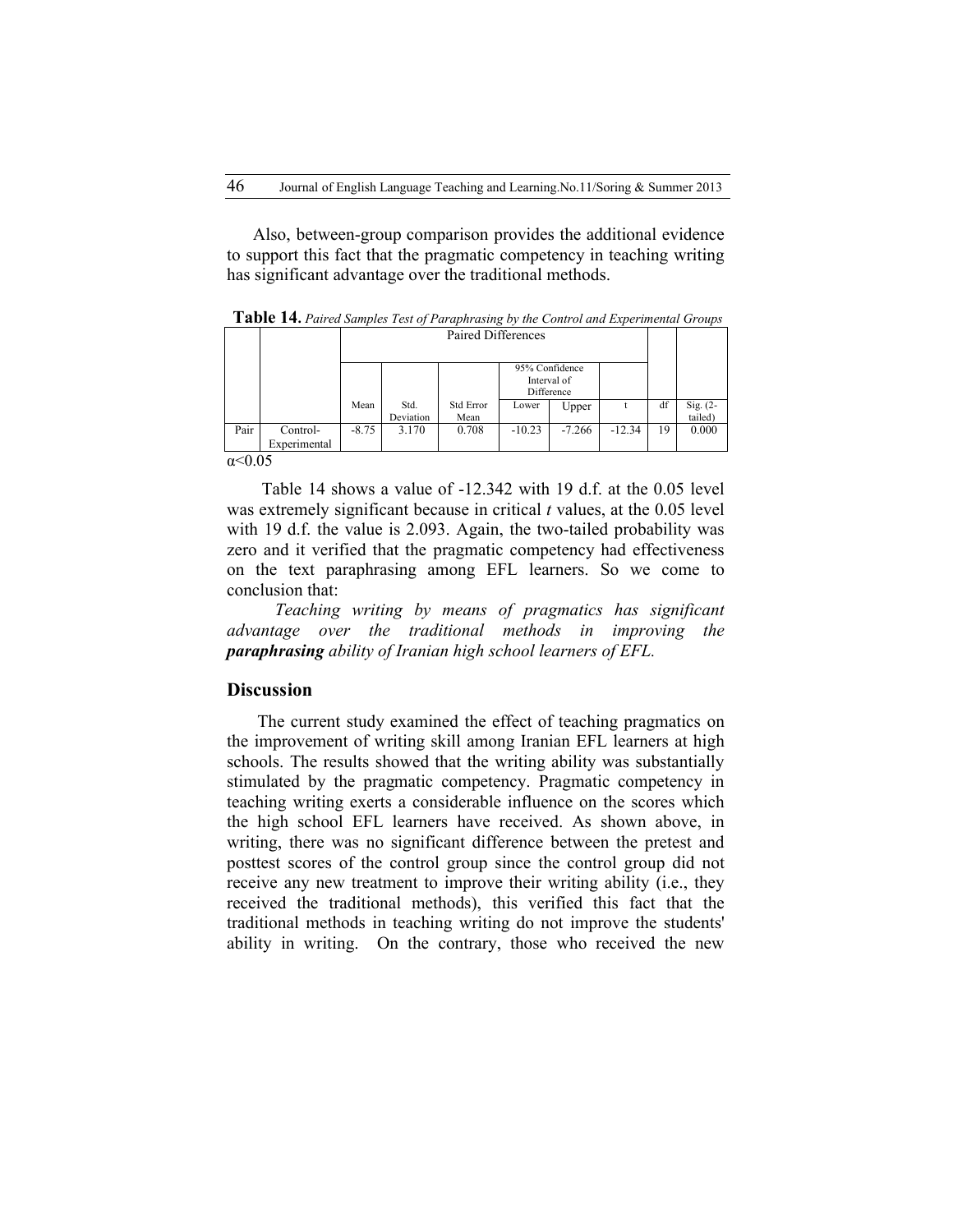treatment could write more native-like texts and there was significant difference between their pretest scores and posttest scores. These results were based on the in-group comparisons. Additionally, between-group comparison also verified that the emphasis on pragmatic competence had significant effect on the writing ability of participants.

By the same token, regarding the paraphrasing, we can find similar situation. There was no significance difference between pretest and posttest scores of the control group. The fact that they never received any new treatment to improve their paraphrasing ability verified the observation that the traditional methods in teaching paraphrasing do not have much effect on improving students' ability in it. On the other hand, those who received the new treatment could paraphrase more native-like texts. There was a significant difference between their pretest scores and posttest scores. These results were based on the ingroup comparisons. Additionally, between-group comparisons also verified this finding.

The interesting point was that when the students were asked to score their own texts by themselves, whether writing or paraphrasing, that is to say when DSAT was used, the results of the treatment group's evaluation were much nearer to the teacher's evaluation. This means that the treatment group's evaluation was more realistic than the control group's evaluation. In pretest, both the control and experimental groups rated their ability in writing higher than the teacher's evaluation. In posttests, only the control group rated their writing and paraphrasing as the same as the pretests, but the experimental group rated their writing and paraphrasing much nearer to the teacher's evaluation. This point confirms this fact that as the EFL learners become aware of different aspects of target language and produce native-like writing and, as the above results illustrated, they produced better writing and paraphrasing than the control group. These findings showed that in considering the writing task, we should not only look at the writing itself, but also at the methods which are applied in teaching writing. Overall, the higher scores in writing and paraphrasing reveal students' awareness of pragmatic issues.

Additionally, the special instructional approach, i.e. using pragmatics in writing, also seemed to increase learners' attention to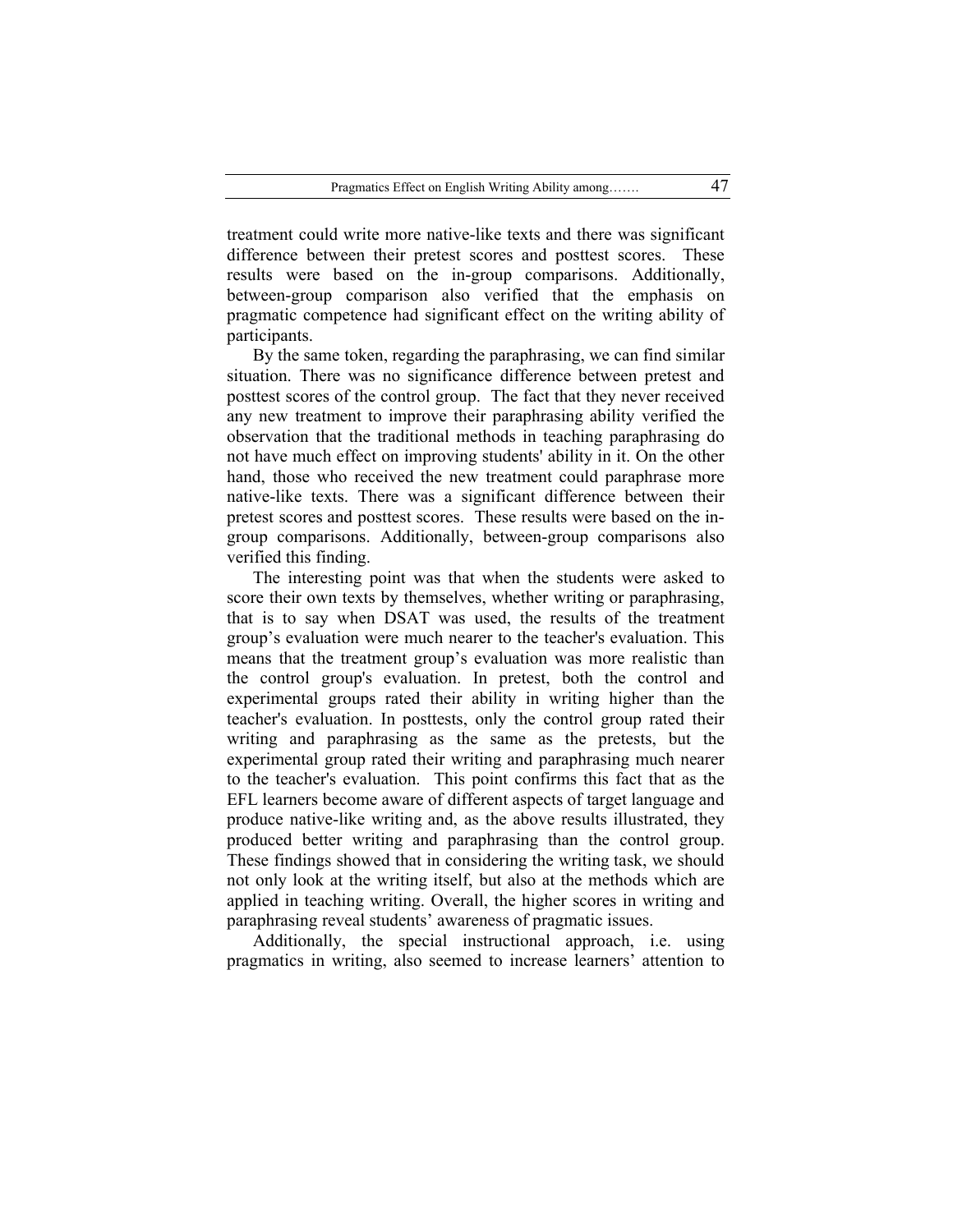the structures and vocabulary of the target language. In the experimental group, as the EFL learners gradually became aware of different structures used in English language, they asked their teacher to explain the various structures of target language and to clarify them. Also they wanted to know more about the vocabularies and their synonyms and antonyms in order to produce better writings. In the control group this kind of behaviors were seen less because they were bound to the traditional methods and knew nothing about the pragmatics and its effect on the writing.

In sum, although there are a number of outstanding issues in writing skill, it appears that the pragmatic competency enables the learners to improve their ability to write in native-like ways and the most fundamental aspects of the writing such as opening and the main body of the paper will be improved. Based on the positive outcomes and general effectiveness of the approach used in this study, the value of pursuing this effort is evident.

## **Conclusion**

This study sought to answer two questions. First, whether teaching writing by means of pragmatics has any significant advantage over the traditional method in improving writing ability. Second, whether teaching writing by means of pragmatics has any significant advantage over the traditional methods in improving paraphrasing ability. This study compared the traditional methods with pragmatics in teaching writing and measured the effectiveness of these methods precisely. Then, by applying paired t-test to calculate the results of the experiment, the findings reveal that pragmatics has had significant effect on the EFL learners' ability in writing. In other words, what in effect this study shows is to verify the existence of positive relationship between pragmatics and improving writing ability. Therefore, it makes sense to say that pragmatics is one of the most influential tools for teaching writing and it is up to the teachers to utilize in their teaching practices.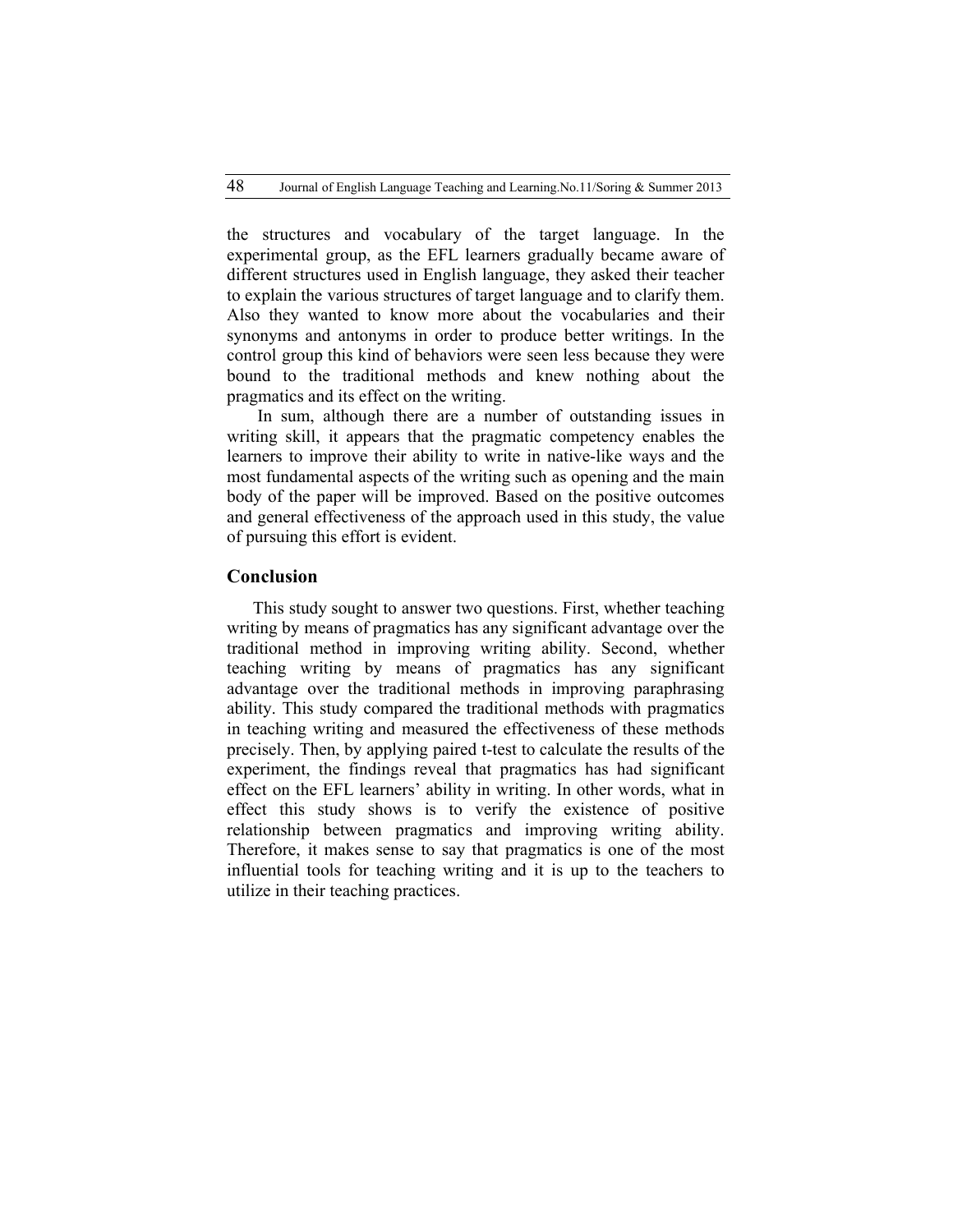### **References**

- Baker, E.A. &Hengeveld, K. (2012). *Linguistics.* West Sussex: Wiley-Blackwell
- Bardovi-Harlig, K. (2002). Pragmatics and Second Language Acquisition.In R.B. Kaplan (Ed.), *The oxford Handbook of Applied Linguistics* (pp. 182-192)*.* Oxford: Oxford University Press.
- Brown. D. H. (2001). *Teaching by Principles: An Interactive Approach to languagePedagogy (2nd edition).* Longman: Pearson education Company.
- Brown, D.J. (2001). Pragmatics Tests. In K.R. Rose & G. Kasper (Eds.), *Pragmatics in Language Teaching,(*pp. 301-325). Cambridge: Cambridge University Press.
- Ferreira, M.M. & Lantolf, P.J. (2008). A Concept-based Approach to Teaching Witing through Genre Analysis. In J.P. Lantolf& M.E.Poehner (Eds*.), Sociocultural Theory and the Teaching of Second languages.* (pp. 285-312). London: Equinox
- Gass, M.S. &Selinker, L. (2008). *Second Language acquisition (3rd* edition). New York: Routledge:
- Harmer, J. (2001). *The Practice of English Language Teaching*. Edinburgh: Longman.
- Hedgcock, J.S. (2005). Taking Stock of Research and Pedagogy in Second Language Learning. In E. Hinkel (Ed.), *Handbook of Research in Second Language Teaching and Learning* (pp. 317- 334). New Jersey: Lawrence Erlbum Association.
- Hudson, R. A. (1996). *Sociolinguistics*. Cambridge: Cambridge University Press.
- Kasper, G. & Rover, C. (2005). Pragmatics in Second Language Learning. In E. Hinkel (Ed.), *Handbook of Research in Second Language Teaching and Learning* (pp. 597- 613). New Jersey: Lawrence Erlbum Association.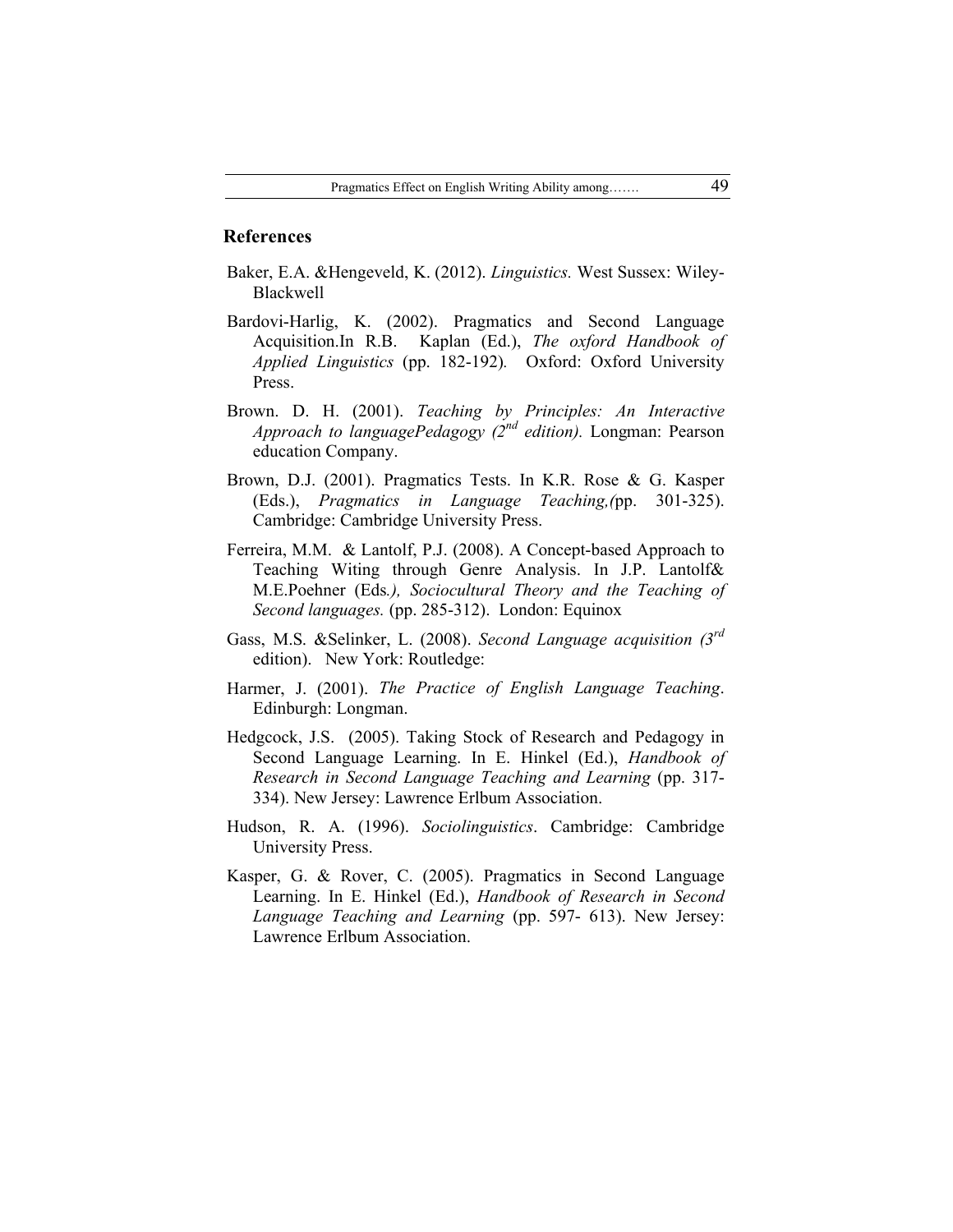- Lantolf, J.P. & Thorne, L.S. (2006). *Sociocultural Theory and the Genesis of Second Language Development*. Oxford: Oxford University Press
- Leki, I. (2002). Pragmatics and Second Language Acquisition. In R.B. Kaplan (Ed.), *The oxford Handbook of Applied Linguistics (pp.* 182- 192)*.* Oxford: Oxford University Press.
- McDonough, S. (2002). *Applied linguistics in language education*. London: Arnold
- *The new Oxford dictionary of English*. (1998). Oxford: Oxford University Press.
- Paulson, Ch. B., & Bruder M. N. (1976). *Teaching English as a Second Language: Techniques and Procedures*. Massachusetts: Winthrop Publishers, Inc.
- Reppen, A. (2002). A Genre-based Approach to Content Writing Instruction. In J.C. Richards & W.A. Renandya (Eds.), *Methodology in Language Teaching: An Anthology of Current Practice (pp. 3321-*327). Cambridge: Cambridge University press.
- Richards, J. C., Platt, J., & Platt, H. (1992). *Dictionary of Language Teaching and Applied Linguistics*. Harlow: Longman.
- Rivers, W. M. (1981). *Teaching Foreign-Language Skills (2nd edition).* Chicago: The University of Chicago Press.
- Rose, K.R. & Kasper, G. (2001). *Pragmatics in Language Teaching.* Cambridge, Cambridge University Press.
- Silva, T., & Matsuda, P. K. (2002).Writing. In N. Schmitt (Ed.), *An Introduction to Applied Linguistics* (pp.251-266).London: Arnold.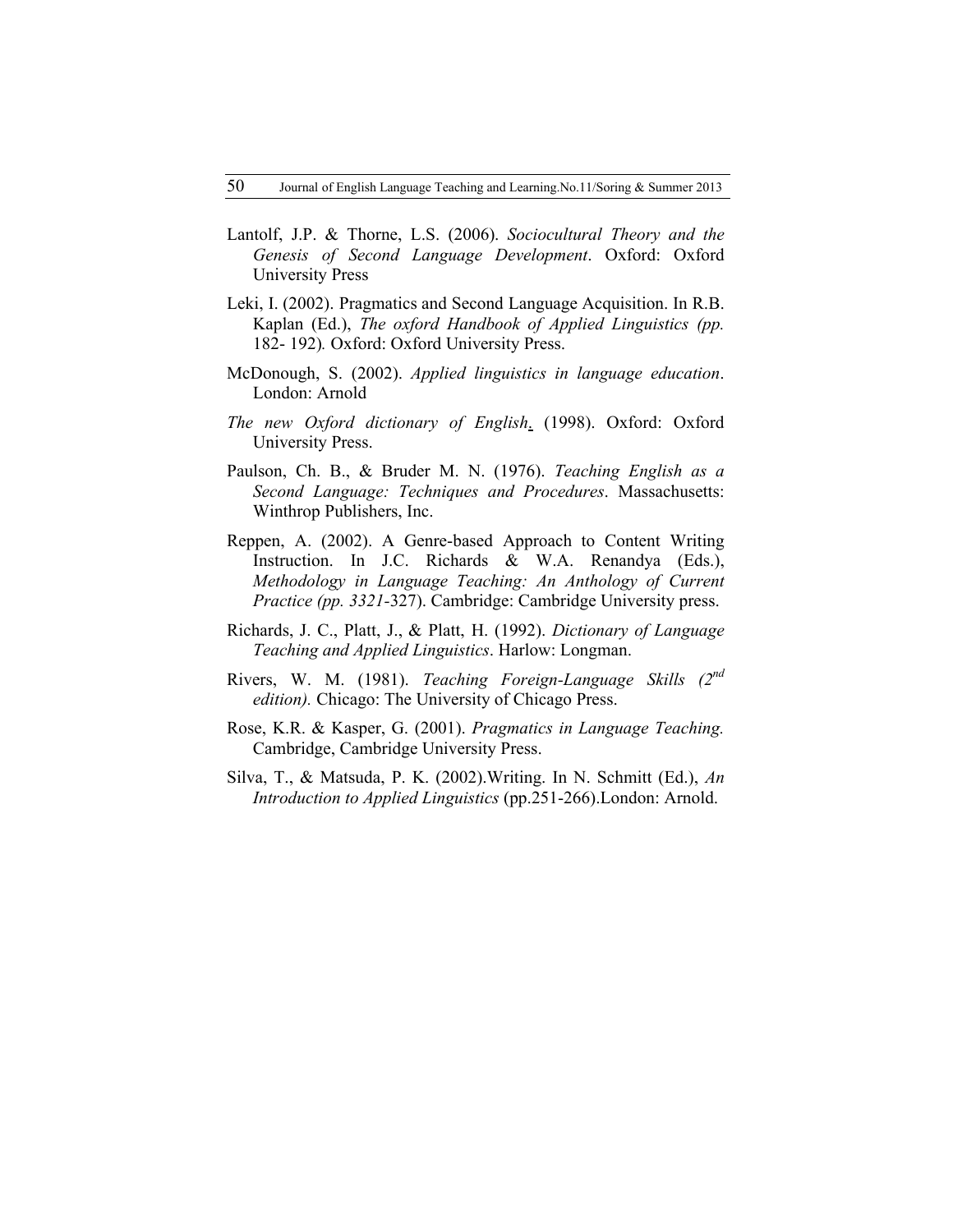### **Appendix A**

| Name: | GOD                                                              |
|-------|------------------------------------------------------------------|
|       | Surname:PRETEST (paraphrasing)                                   |
|       |                                                                  |
|       |                                                                  |
|       | Read the following text carefully and then paraphrase it in your |

and the following text carefully and then paraphrase it in own words.

#### **Holland's Toy Town**

Maybe you've built toy planes or cars. Maybe you've seen toy farms. In Holland there's a toy city. The buildings are small in this city. But there are lots of them. You can walk through all the streets. But it might take three hours. That's how big it is.

The town is made of little models. There are shops and farms. There are schools and churches. The toy people are very small. They're not much bigger than your thumb. The houses aren't very tall. They might come only to your waist. In a park there's a merry-go-round you could hold in your hand. There's an airport at the toy town. Its planes are the size of a child's wagon. Small boats sail on canals about a foot wide. Cars speed over highways. Trains run along tiny tracks. There's even a golden coach. It's about a foot long. Eight tiny horses pull it. At night the city is lit up. There are thousands of tiny light bulbs. They make the city glow. This city was made for girls who love dollhouses and boys who play with toy trains. And for every man and woman who remembers being a child.